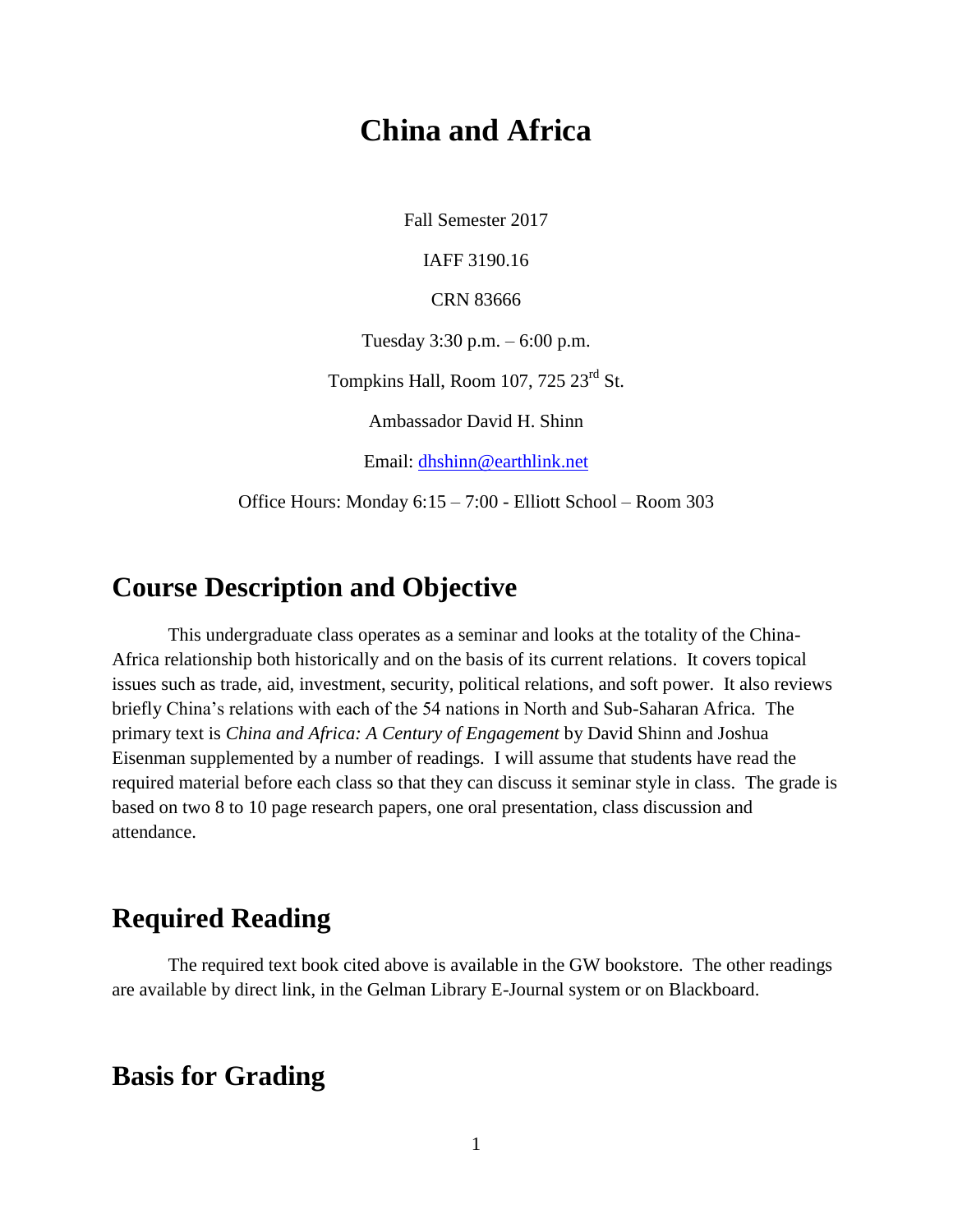Eighty percent of the grade is determined by the two research papers (40 percent for each paper). Please email to me by 12 September a one paragraph description of the first paper. I will get back to you by email. The research paper is due in hard copy on 17 October. Think of this as your mid-term grade. Please email to me a one paragraph description of the second research paper on 24 October. The second paper is due in hard copy on 28 November so that I can return it to you on the last day of class on 5 December.

Both research papers should be a minimum of 8 full pages and a maximum of 10 pages, including footnotes. Follow carefully the *Chicago Manual of Style* for footnotes. Do not include a bibliography. Late papers will be penalized. In addition to a paper that is strong on substance, I put a premium on clear and concise drafting and accurate footnotes that follow the *Chicago Manual of Style*. I will send you by email early in the course my summary critique of papers done last year. I will also provide examples of several excellent papers from students in previous classes.

I will email to each student my China-Africa bibliography that now exceeds 230 pages. This imposing document contains resource material on every conceivable topic concerning China-Africa relations.

The final 20 percent of the grade is based on class participation and a MIMIMUM five and MAXIMUM ten minute oral presentation. In the case of the oral presentation, please **do not** summarize the required reading for the day. Pick a theme from the required reading for that session and expand on it, drawing on your own thoughts and drawing on material beyond the required reading.

This is a seminar; student discussion is essential. Students are expected to attend all classes, arrive on time and have read all required reading. On 5 September, I will ask each student to select a subsequent week when he/she will make an oral presentation on the seminar topic for the day. These presentations will constitute part of the grade for class participation.

# **Learning Outcomes**

At the end of the course, students should have a solid understanding of the development and current state of China-Africa relations, where China excels and where it faces major challenges. They should be aware of the key substantive issues in the China-Africa relationship and the nature of its ties with each African country. Students should also appreciate what is expected for a graduate level research paper and acceptable footnotes.

# **Compliance with Credit Hour Policy**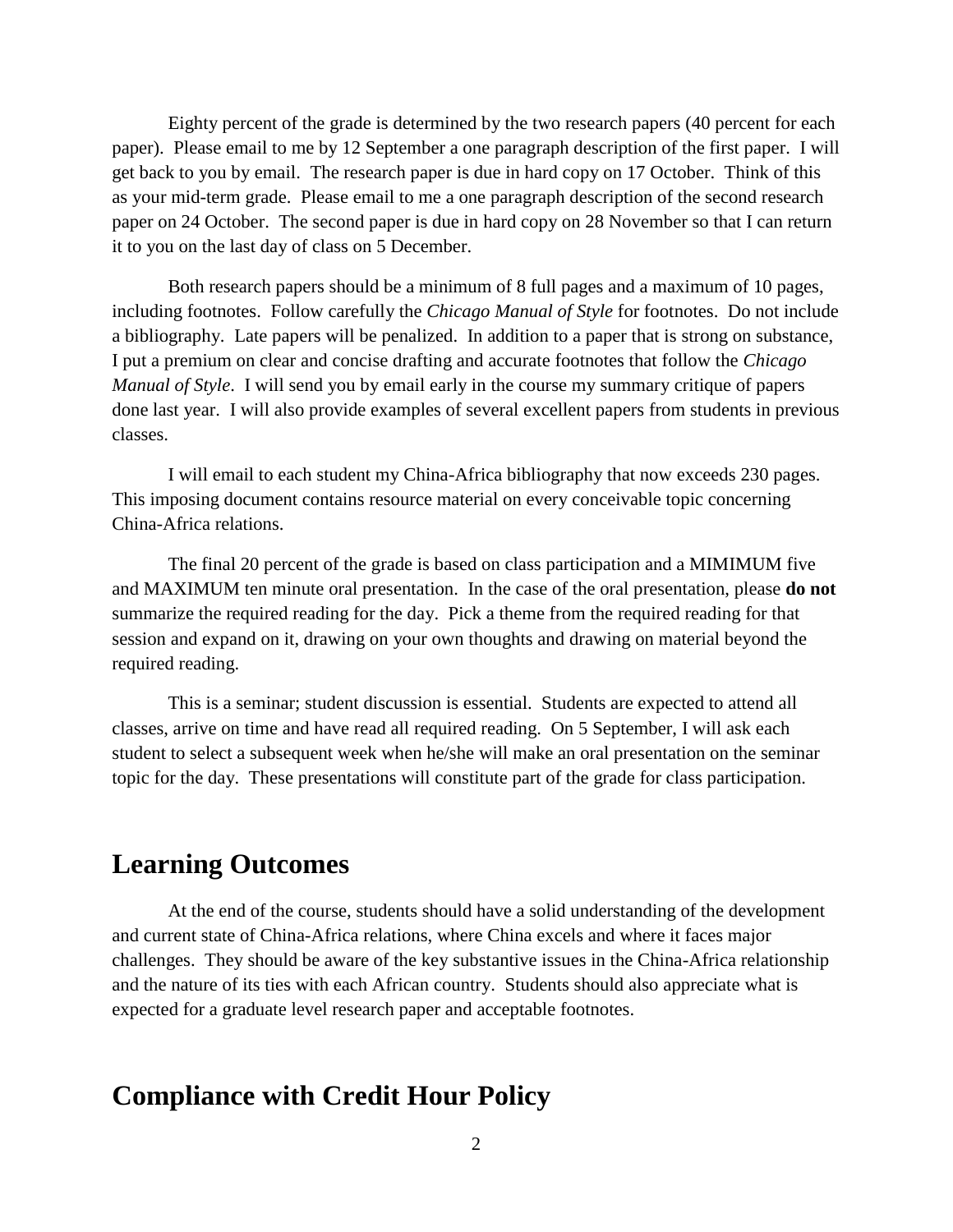Over 14 weeks, students will spend 2 hours and 30 minutes (150 minutes) per week in class. Required reading for the classes, two term papers, and one oral presentation are expected to take up, on average, 5 hours (300 minutes) per week. Over the course of the semester, students will spend about 35 hours in instructional time and about 70 hours preparing for class.

## **Academic Integrity**

Students are expected to comply with the strict standards of the George Washington University Code of Academic Integrity which can be found at [https://studentconduct.gwu.edu/sites/studentconduct.gwu.edu/files/downloads/160912%20Code](https://studentconduct.gwu.edu/sites/studentconduct.gwu.edu/files/downloads/160912%20Code%20of%20Academic%20Integrity%20-%20Final.pdf) [%20of%20Academic%20Integrity%20-%20Final.pdf.](https://studentconduct.gwu.edu/sites/studentconduct.gwu.edu/files/downloads/160912%20Code%20of%20Academic%20Integrity%20-%20Final.pdf) All members of the GWU academic community are expected to demonstrate honesty in all of their work, including the preparation of research papers.

## **Class Schedule**

#### **UNIT 1**

## **August 29: An Overview of the China-Africa Relationship.**

The first part of the class is devoted to a review of the syllabus, administrative issues and asking each student to say a few words about him or her. In the remaining time, I will discuss the themes in the introductory chapter of Shinn/Eisenman and provide an overview of the China-Africa relationship.

## **Required Reading:**

Shinn/Eisenman – Chapter 1 – Introduction.

Government of China white paper, "China's Second African Policy Paper," December 4, 2015. Direct link: [http://news.xinhuanet.com/english/2015-12/04/c\\_134886545.htm.](http://news.xinhuanet.com/english/2015-12/04/c_134886545.htm)

#### **UNIT 2**

### **September 5: The History of the China-Africa Relationship.**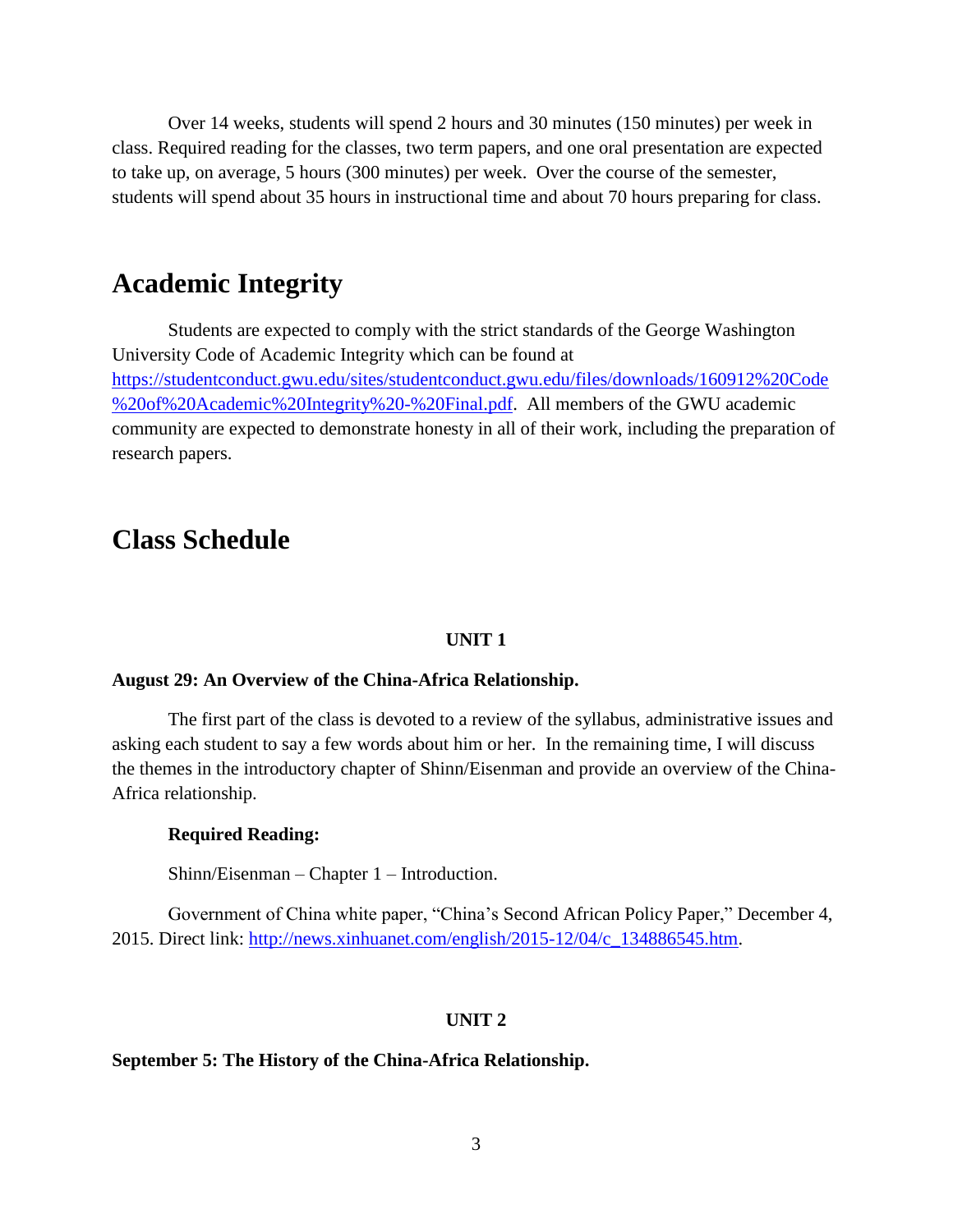Each student should be prepared to select a future unit for his/her five to ten minute oral presentation.

Most of this session will consist of a lecture on the development of the China-Africa relationship since 1949, although I will encourage students to ask questions and contribute their own views.

## **Required Reading:**

Shinn/Eisenman – Chapter  $2 - A$  Historical Overview of China-Africa Relations.

George T. Yu, "China's Failure in Africa," *Asian Survey*, v. 6, no. 8 (August 1966), pp. 461-68. Go to E-Journals (University of California Press).

### **UNIT 3**

### **September 12: The Importance of State-to-State Relations and FOCAC.**

Please provide by e-mail a one paragraph description of your first research paper.

China's strength in its ties with Africa stems from the fact that 52 countries recognize Beijing; two recognize Taipei. China has cordial relations with all 52 governments that recognize it. China emphasizes the state-to-state relationship above all else. It institutionalized this relationship with the creation of the Forum on China-Africa Cooperation (FOCAC).

#### **Required Reading:**

Shinn/Eisenman – Appendix I – Establishment of PRC Relations with African Countries  $-$  pp. 377-80.

Li Anshan, Liu Haifang, Pan Huaqiong, Zeng Aiping and He Wenping, "FOCAC Twelve Years Later: Achievements, Challenges and the Way Forward." Peking University Discussion Paper 74 (2012). Direct link: [http://f.hypotheses.org/wp](http://f.hypotheses.org/wp-content/blogs.dir/698/files/2012/07/FOCAC-10-ans3.pdf)[content/blogs.dir/698/files/2012/07/FOCAC-10-ans3.pdf.](http://f.hypotheses.org/wp-content/blogs.dir/698/files/2012/07/FOCAC-10-ans3.pdf)

The Forum on China-Africa Cooperation Johannesburg Action Plan (2016-2018), 10 December 2015. Direct Link: [http://www.fmprc.gov.cn/mfa\\_eng/zxxx\\_662805/t1323159.shtml.](http://www.fmprc.gov.cn/mfa_eng/zxxx_662805/t1323159.shtml)

#### **UNIT 4**

## **September 19: Political Relations and the Role of the CPC.**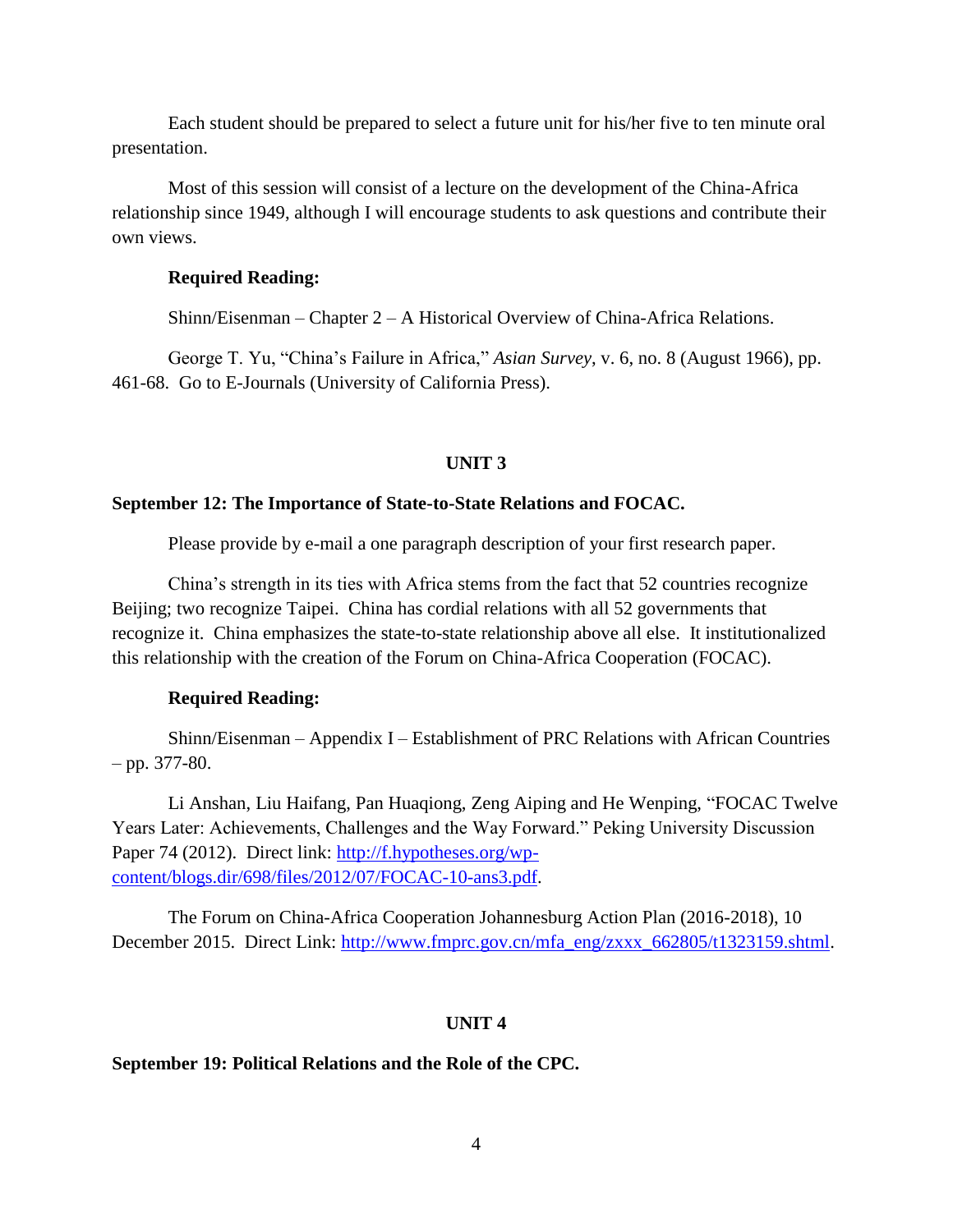China's political relations with Africa have been based on support for state sovereignty and non-interference in the internal affairs of African countries. China makes frequent use of senior Communist Party of China (CPC) officials in its interaction with both government and political party leaders in Africa. The leaders of ruling African political parties are also often the guests of the CPC. This interaction, with a few exceptions, does not extend to African opposition party officials. This unit also covers some of China's sensitive internal issues that have implications for its relations with African countries.

#### **Required Reading:**

Shinn/Eisenman – Chapter 3 – Political Relations.

Zhong Weiyun, "Inter-party Relations Promote Sino-African Strategic Partnership," *China.org.cn* (25 November 2013). Direct link: [http://www.focac.org/eng/zxxx/t1102167.htm.](http://www.focac.org/eng/zxxx/t1102167.htm)

Zeng Aiping, "China-Africa Governance Exchanges and Experiences," 2015. Direct link: [http://www.ciis.org.cn/english/2015-12/03/content\\_8424552.htm.](http://www.ciis.org.cn/english/2015-12/03/content_8424552.htm)

Jonathan Holslag, "China and the Coups: Coping with Political Instability in Africa," *African Affairs*, v. 110, no. 440 (July 2011), pp. 367-86. Go to E-Journals (Oxford Journals).

#### **UNIT 5**

## **September 26: China-Africa Trade Relations.**

In 2009, China passed the United States and became the largest bilateral trading partner by dollar value with Africa's 54 countries. China's trade domination has grown in subsequent years. While total African trade was until recently roughly in balance with China, many individual African countries have huge trade surpluses or deficits with China. Some of the African countries with large trade deficits are becoming concerned about the trade imbalance. Perhaps more than any other sector, trade defines the importance of the China-Africa relationship.

#### **Required Reading:**

Shinn/Eisenman – Chapter 4 – Trade Relations.

Heidi Østbø Haugen, "Chinese Exports to Africa: Competition, Complementarity and Cooperation between Micro-Level Actors," *Forum for Development Studies*, v. 38, no. 2 (June 2011), pp. 157-76. Direct Link:

[www.sv.uio.no/iss/personer/vit/heidiha/Haugen%202011%20\(Chinese%20exports%20to%20Afr](http://www.sv.uio.no/iss/personer/vit/heidiha/Haugen%202011%20(Chinese%20exports%20to%20Africa).pdf) [ica\).pdf.](http://www.sv.uio.no/iss/personer/vit/heidiha/Haugen%202011%20(Chinese%20exports%20to%20Africa).pdf)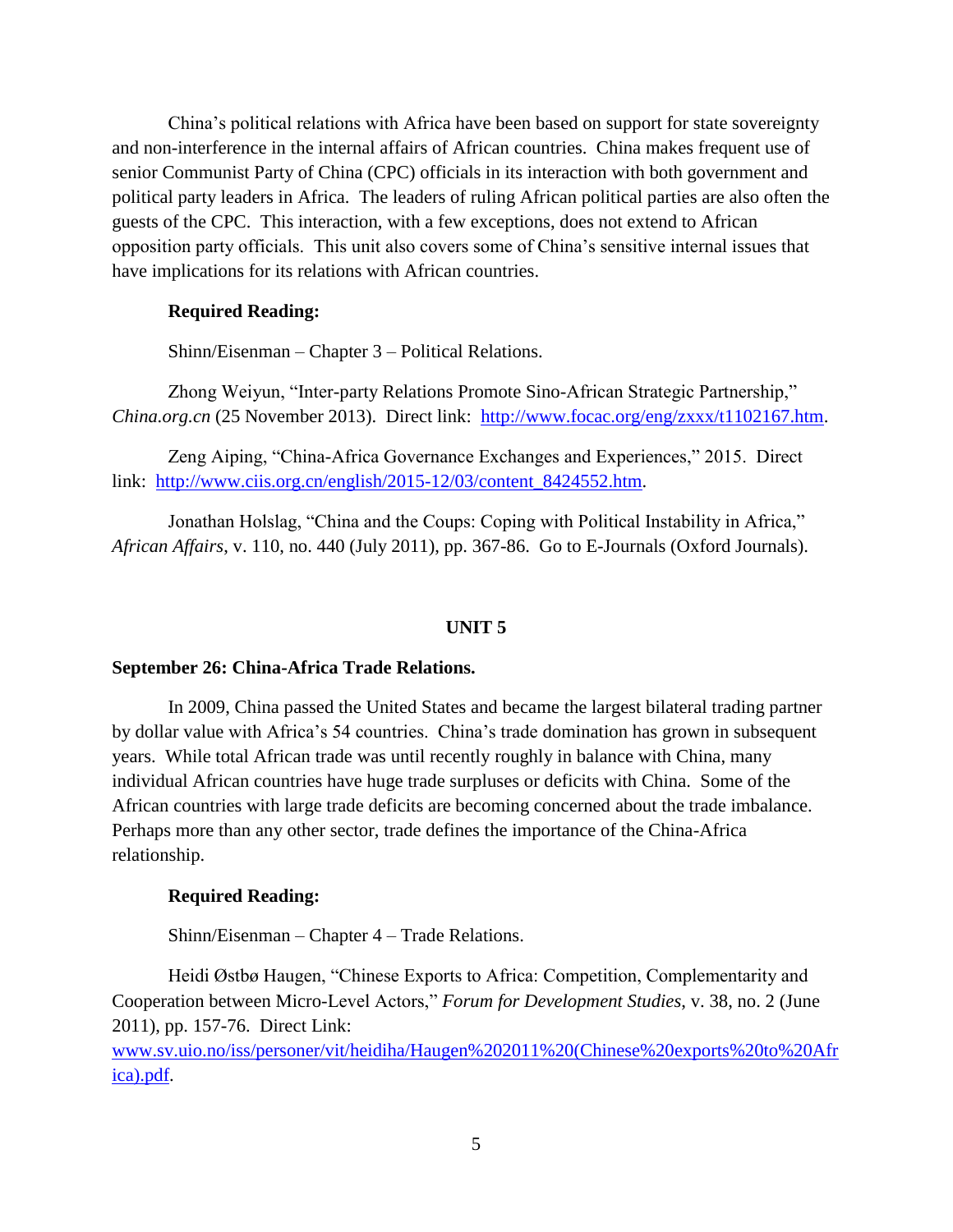### **UNIT 6**

## **October 3: China's Investment in Africa and Africa's Investment in China.**

No one knows how much money Chinese companies and individuals have invested in Africa. The official figure at the end of 2014 was \$32 billion, although some Chinese officials and foreign think tanks put the actual figure at twice this amount. It is not clear what China considers as overseas FDI and it acknowledges that its official figure only captures investment that is reported officially. It misses investment that goes through tax shelters such as Hong Kong, the Cayman Islands and British Virgin Islands. Chinese investment in Africa in recent years has probably been about equal to FDI from the United States. It is important to remember, however, that cumulative FDI from the United States and other major European countries exceeds the cumulative figure for China as these countries have been investing over a longer period. Information on African investment in China is equally sketchy.

## **Required Reading:**

Shinn/Eisenman – Chapter 5 – Investment and Assistance – pp. 128-43.

Deborah Bräutigam, "5 Myths about Chinese Investment in Africa," *Foreign Policy* (4 December 2015). Direct link: [http://foreignpolicy.com/2015/12/04/5-myths-about-chinese](http://foreignpolicy.com/2015/12/04/5-myths-about-chinese-investment-in-africa/)[investment-in-africa/.](http://foreignpolicy.com/2015/12/04/5-myths-about-chinese-investment-in-africa/)

"China's Investments in Africa: What's the Real Story?" *Knowledge Wharton* (19 January 2016). Direct link: [http://knowledge.wharton.upenn.edu/article/chinas-investments-in](http://knowledge.wharton.upenn.edu/article/chinas-investments-in-africa-whats-the-real-story/)[africa-whats-the-real-story/.](http://knowledge.wharton.upenn.edu/article/chinas-investments-in-africa-whats-the-real-story/)

## **UNIT 7**

#### **October 17: China's Aid to Africa.**

A hard copy of your first research paper is due today. Please print on one side only.

Although reliable Chinese aid statistics for each African country are not available (China treats aid as a state secret), China is becoming an increasingly important aid donor. In the past several years, its annual OECD-equivalent aid to Africa has probably been about \$2.5 billion. This compares to \$8 billion from the United States. Most of the aid is in the form of the concessionary component of loans. There are also some cash and in-kind grants. China has a good record on debt cancellation. More than half of China's global aid goes to Africa. China emphasizes that its aid, unlike that from the West, has no political conditionality.

#### **Required Reading:**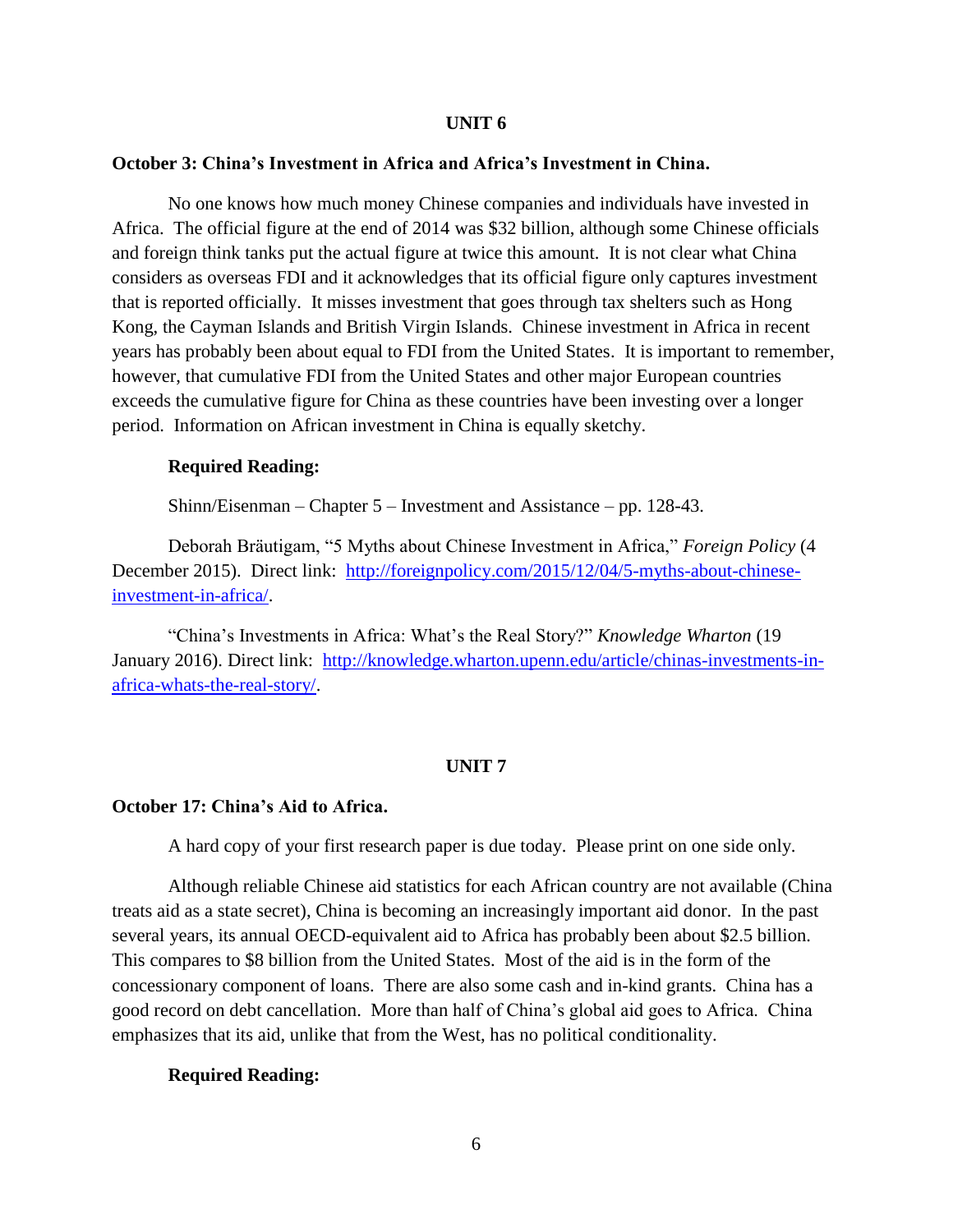Shinn/Eisenman – Chapter 5 – Investment and Assistance – pp. 143-61.

Government of China white paper, "China's Foreign Aid," State Council (July 2014). Direct Link: [http://news.xinhuanet.com/english/china/2014-07/10/c\\_133474011.htm.](http://news.xinhuanet.com/english/china/2014-07/10/c_133474011.htm)

Jyhjong Hwang, Deborah Bräutigam, and Janet Eom, "How Chinese Money Is Transforming Africa: It's Not What You Think," *SARI China-Africa Research Initiative*, no. 11 (April 2016). Direct link: [http://www.africa-](http://www.africa-platform.org/sites/default/files/resources/chinaafricaloansbriefingpaper_saiscari.pdf)

[platform.org/sites/default/files/resources/chinaafricaloansbriefingpaper\\_saiscari.pdf.](http://www.africa-platform.org/sites/default/files/resources/chinaafricaloansbriefingpaper_saiscari.pdf)

#### **UNIT 8**

#### **October 24: Media, Educational and Cultural Links.**

Please provide by email a one paragraph description of your second research paper.

This is the softest of China's soft power effort in Africa. China has emphasized all three areas since the beginning of its interaction with Africa in the late 1950s. The media engagement has evolved from an early ham-handed approach by Xinhua to a much more sophisticated operation that has become the largest news service in Africa. It has been joined by increasingly strong programming from China Radio International and China Central Television. China offers about 5,000 fully paid scholarships annually, although the program remains hindered by the language issue. It also pays considerable attention to cultural exchanges but has been unable to compete with Western music and films, European football and even Indian films. Confucius Institutes are among the most recent additions to China's soft power in Africa.

### **Required Reading:**

Shinn/Eisenman – Chapter 7 – Media, Education, and Cultural Relations and Ties with Chinese Communities in Africa.

Xin Xin, "Xinhua News Agency in Africa," *Journal of African Media Studies*, v. 1, no. 3 (2009), pp. 363-77. Go to E-Journals.

Kenneth King, "China's Soft Power in Africa: Past, Present and Future," in *China's Aid and Soft Power in Africa: The Case of Education and Training*. Suffolk: James Currey, 2013, pp. 172-207. Blackboard.

#### **UNIT 9**

#### **October 31: Military and Security Ties and Peacekeeping Missions.**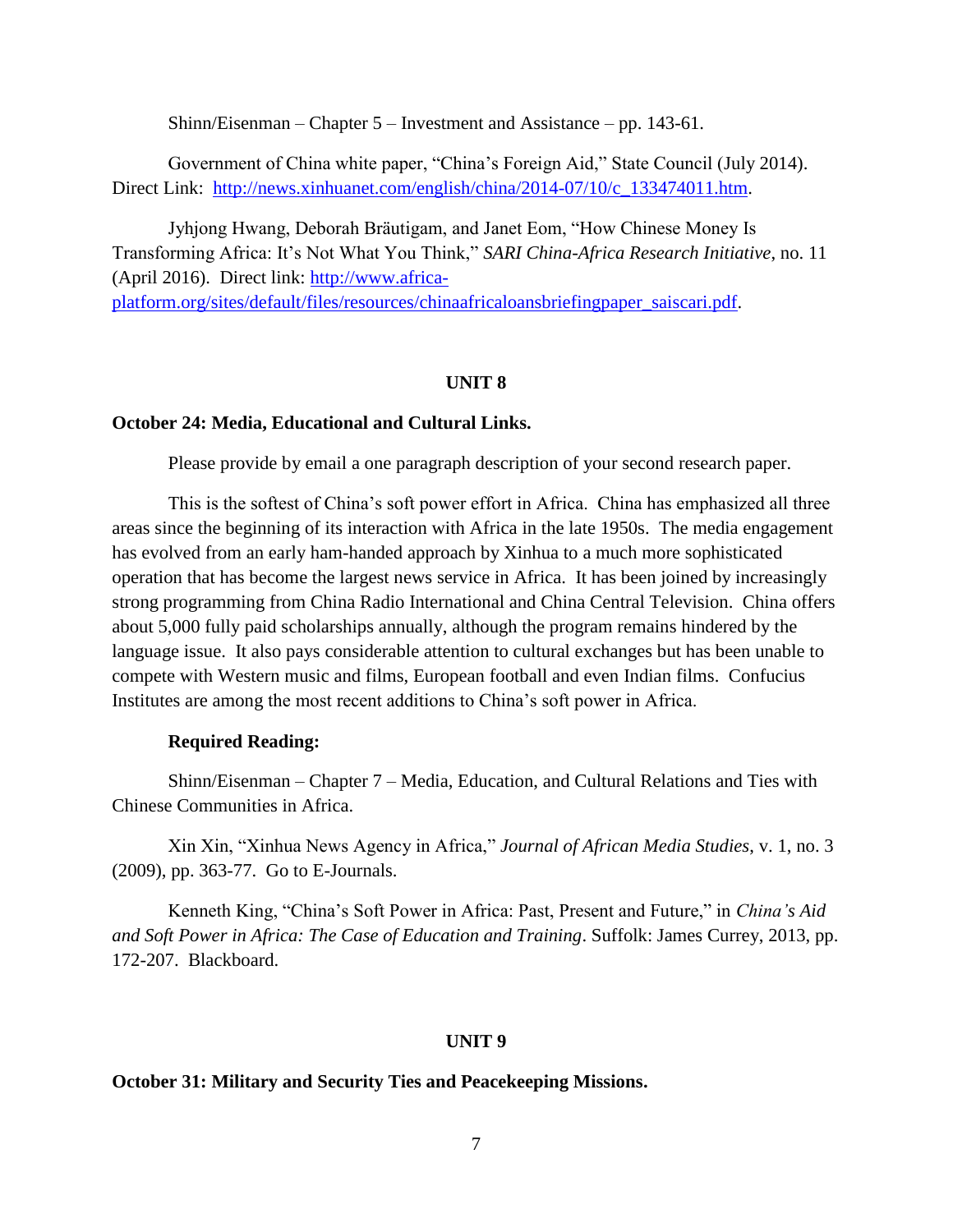Africa is a low security priority for China compared to countries on its periphery and Western powers. Nevertheless, Africa has grown in importance because of China's greater reliance on African oil and minerals. China is a major arms supplier to Africa and has at least a minimal security relationship with all 52 countries that recognize Beijing. Between one and two million persons of Chinese origin live in Africa; they are experiencing increasing security challenges. China is a significant provider of troops to UN peacekeeping operations in Africa. Finally, China wants to insure the safe passage through the Western Indian Ocean of its flag vessels and those that are conveying Chinese imports and exports.

## **Required Reading:**

Shinn/Eisenman – Chapter 6 – Military and Security Ties and Peacekeeping Missions.

Andrew Hull and David Markov, "Chinese Arms Sales to Africa," *IDA Research Notes* (Summer 2012), pp. 25-31. Direct Link: [https://www.ida.org/~/media/Corporate/Files/Publications/ResearchNotes/RN2012/2012%20Chi](https://www.ida.org/~/media/Corporate/Files/Publications/ResearchNotes/RN2012/2012%20Chinese%20Arms%20Sales%20To%20Africa.pdf) [nese%20Arms%20Sales%20To%20Africa.pdf.](https://www.ida.org/~/media/Corporate/Files/Publications/ResearchNotes/RN2012/2012%20Chinese%20Arms%20Sales%20To%20Africa.pdf)

David Shinn, "China's Growing Security Relationship with Africa," remarks at Michigan State University (28 January 2016). Direct link: [https://www.scribd.com/doc/297333774/China](https://www.scribd.com/doc/297333774/China-s-Growing-Security-Relationship-With-Africa)[s-Growing-Security-Relationship-With-Africa.](https://www.scribd.com/doc/297333774/China-s-Growing-Security-Relationship-With-Africa)

David Shinn, "China's Power Projection in the Western Indian Ocean," *China Brief*, 20 April 2017. Direct Link: [https://jamestown.org/program/chinas-power-projection-western](https://jamestown.org/program/chinas-power-projection-western-indian-ocean/)[indian-ocean/.](https://jamestown.org/program/chinas-power-projection-western-indian-ocean/)

#### **UNIT 10**

### **November 7: China's Relations with North Africa and the Sahel.**

This begins the country-by-country look at China's relations with individual African countries. This unit covers the five countries in North Africa and five in the Sahel zone of Africa. I have singled out Egypt and Chad for additional attention.

#### **Required Reading:**

Shinn-Eisenman – Chapter 8 – China's Relations with North Africa and the Sahel.

Mordechai Chaziza, "Comprehensive Strategic Partnership: A New State in China-Egypt Relations," *Middle East Review of International Affairs*, (Winter 2016), pp. 41-50. Direct Link: [http://www.rubincenter.org/wp-content/uploads/2016/12/04\\_Chaziza.pdf.](http://www.rubincenter.org/wp-content/uploads/2016/12/04_Chaziza.pdf)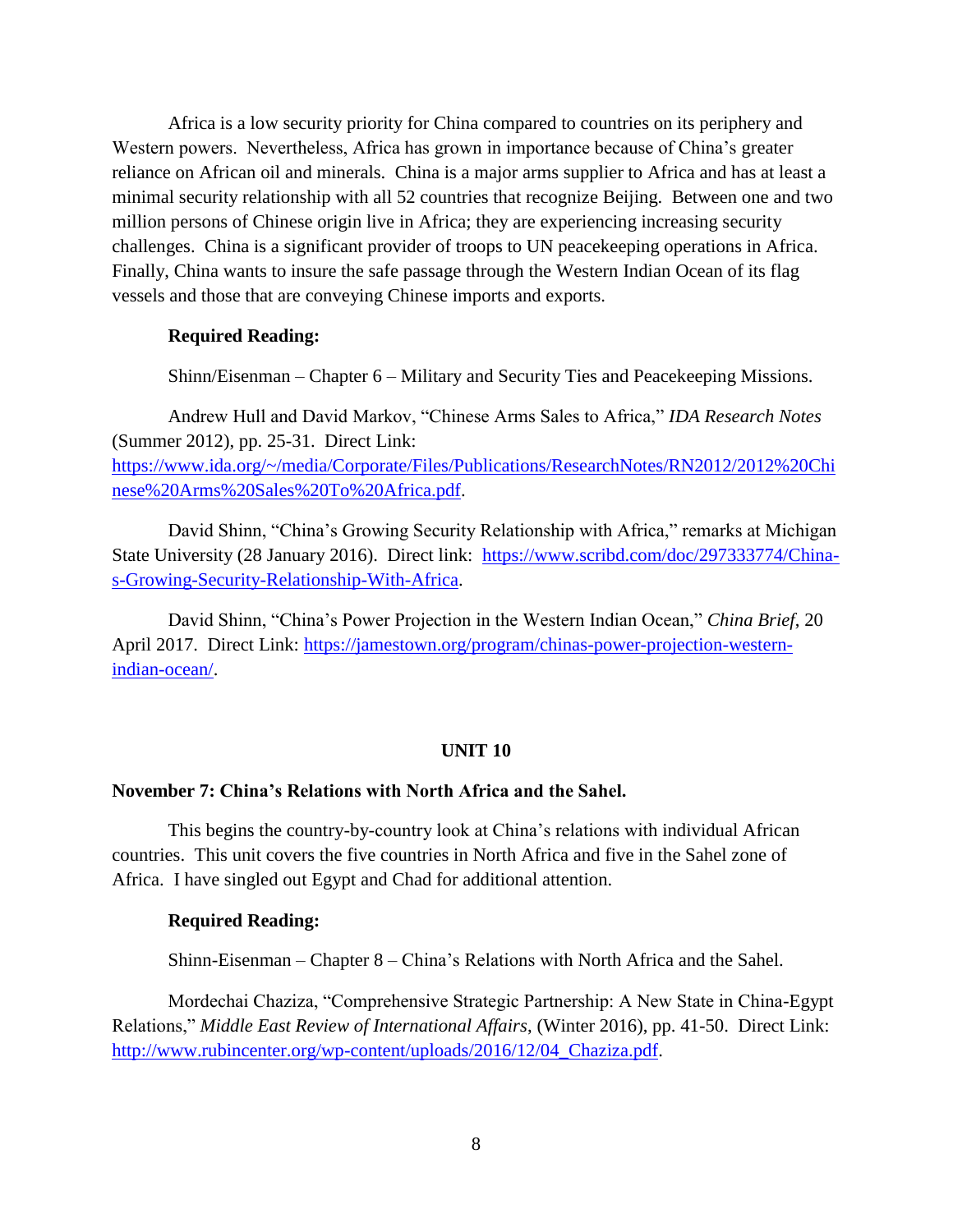Romain Dittgen and Daniel Large, "China's Growing Involvement in Chad: Escaping Enclosure?" South African Institute of International Affairs Occasional Paper no. 116 (May 2012). Direct Link:

[www.saiia.org.za/images/stories/pubs/occasional\\_papers\\_above\\_100/saia\\_sop\\_116\\_dittgen\\_larg](http://www.saiia.org.za/images/stories/pubs/occasional_papers_above_100/saia_sop_116_dittgen_large_20120608.pdf) [e\\_20120608.pdf.](http://www.saiia.org.za/images/stories/pubs/occasional_papers_above_100/saia_sop_116_dittgen_large_20120608.pdf)

## **UNIT 11**

### **November 14: China's Relations with East Africa, the Horn, and the Indian Ocean Islands.**

This unit covers the nine countries in East Africa and the Horn and the four African countries in the western Indian Ocean. It takes a closer look at two of them: Ethiopia and Madagascar.

### **Required Reading:**

Shinn/Eisenman – Chapter 9 – China's Relations with East Africa, the Horn, and the Indian Ocean Islands.

David Shinn, "Ethiopia-China Relations," paper presented in Moscow during 27-30 May 2014 conference. Go to my blog at [http://davidshinn.blogspot.com](http://davidshinn.blogspot.com/) and find paper in right hand column under China-Africa.

Gregory Veeck and Sokhna H.A. Diop, "Chinese Engagement with Africa: The Case of Madagascar," *Eurasian Geography and Economics*, v. 53, no. 3 (2012), pp. 400-418. Go to E-Journals.

#### **UNIT 12**

### **November 21: China's Relations with West and Central Africa.**

This unit covers 29 countries in west and central Africa, a region that played a major role in alternating ties between Beijing and Taipei. Today, only one of the 29 countries recognizes Taiwan. The unit takes a closer look at Nigeria, Ghana, and Senegal.

## **Required Reading:**

Shinn/Eisenman – Chapter 10 – China's Relations with West and Central Africa.

Ben Lampert and Giles Mohan., "Sino-African Encounters in Ghana and Nigeria: From Conflict to Conviviality and Mutual Benefit," *Journal of Current Chinese Affairs*, v. 43, no. 1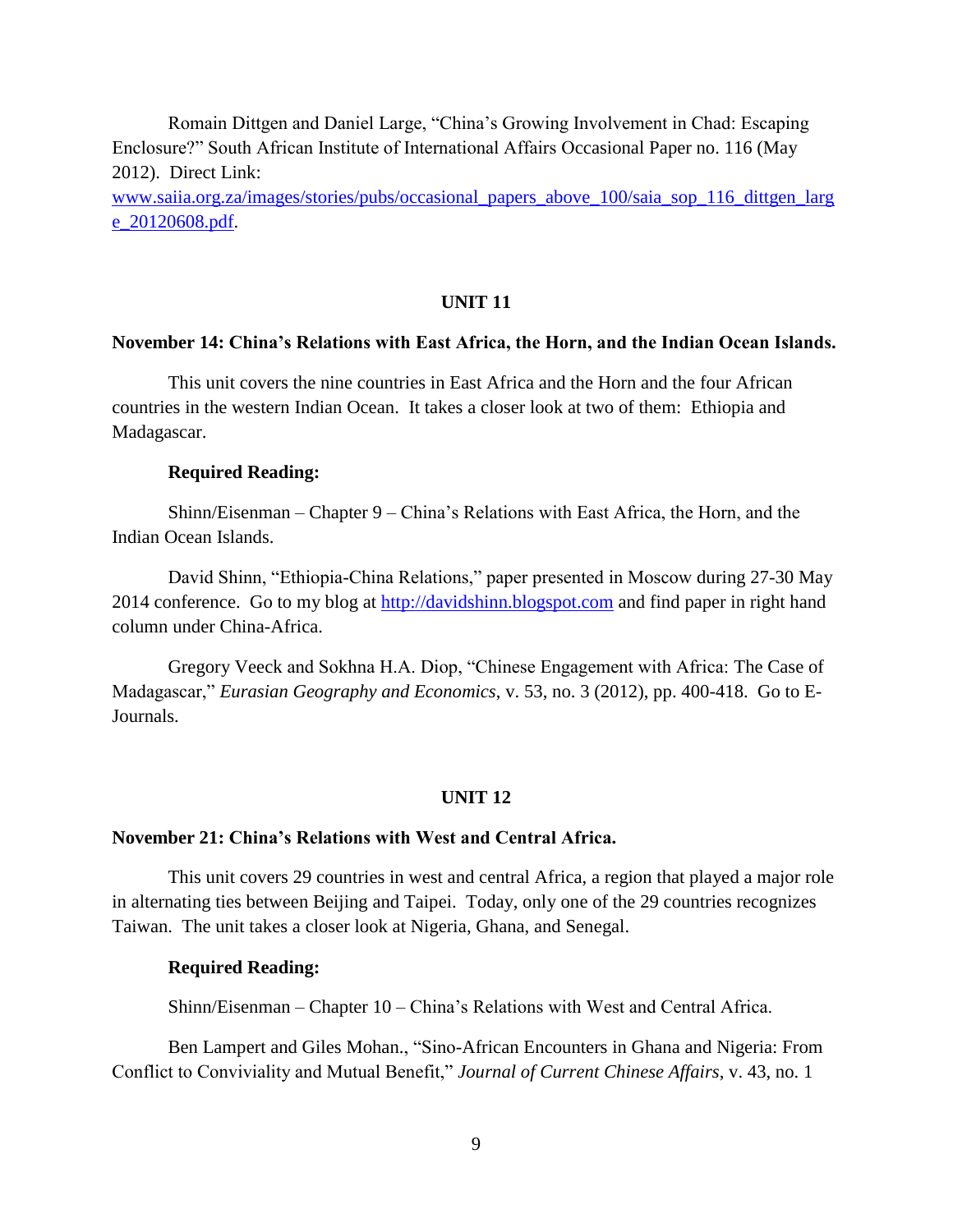(2014), pp. 9-39. Direct link: [http://journals.sub.uni-hamburg.de/giga/jcca/article/view/722/720.](http://journals.sub.uni-hamburg.de/giga/jcca/article/view/722/720) Be sure to hit enable editing to bring up article.

Daouda Cisse, "South-South Migration and Trade: Chinese Traders in Senegal," Centre for Chinese Studies, Stellenbosch University (June 2013). Direct Link: [http://www.ccs.org.za/wp](http://www.ccs.org.za/wp-content/uploads/2013/07/CCS_PB_Chinese_in_Senegal_Daouda_2013.pdf)[content/uploads/2013/07/CCS\\_PB\\_Chinese\\_in\\_Senegal\\_Daouda\\_2013.pdf.](http://www.ccs.org.za/wp-content/uploads/2013/07/CCS_PB_Chinese_in_Senegal_Daouda_2013.pdf)

## **UNIT 13**

#### **November 28: China's Relations with Southern Africa.**

A hard copy of your second research paper is due today. Please print on one side only.

This unit covers ten countries in southern Africa, a region where China's interaction has been especially intense. The unit takes a closer look at South Africa and Zambia.

#### **Required Reading:**

Shinn/Eisenman – Chapter 11 – China's Relations with Southern Africa.

Ross Anthony, Sven Grimm, and Yejoo Kim, "South Africa's Relations with China and Taiwan: Economic Realism and the 'One China' Doctrine," Policy Briefing, Center for Chinese Studies, Stellenbosch University (November 2013). Direct Link: [http://www.ccs.org.za/wp](http://www.ccs.org.za/wp-content/uploads/2013/12/CCS-policy-brief_One-China_RA-SG-YK.pdf)[content/uploads/2013/12/CCS-policy-brief\\_One-China\\_RA-SG-YK.pdf.](http://www.ccs.org.za/wp-content/uploads/2013/12/CCS-policy-brief_One-China_RA-SG-YK.pdf)

Agnes Ngoma Leslie, "Zambia and China: Workers' Protest, Civil Society and the Role of Opposition Politics in Elevating State Engagement," *African Studies Quarterly* (December 2016), PP. 89-106. Direct Link: [http://sites.clas.ufl.edu/africa-asq/files/v16a7.Leslie.AL-](http://sites.clas.ufl.edu/africa-asq/files/v16a7.Leslie.AL-HD.pdf)[HD.pdf.](http://sites.clas.ufl.edu/africa-asq/files/v16a7.Leslie.AL-HD.pdf)

## **UNIT 14**

## **December 5 : The Future of the China-Africa Relationship, Challenges and Lessons Learned.**

China is in Africa to stay. The relationship is important to both sides. But the more China engages in Africa, the more complicated the relationship becomes and the more problems and challenges both parties must confront. There are many more Chinese living in Africa than Americans and, increasingly, they are encountering problems. The impact of China's activities in Africa and its policies on human rights, democratization, the environment, respect for labor laws, and competition with African traders and small industry present significant challenges for